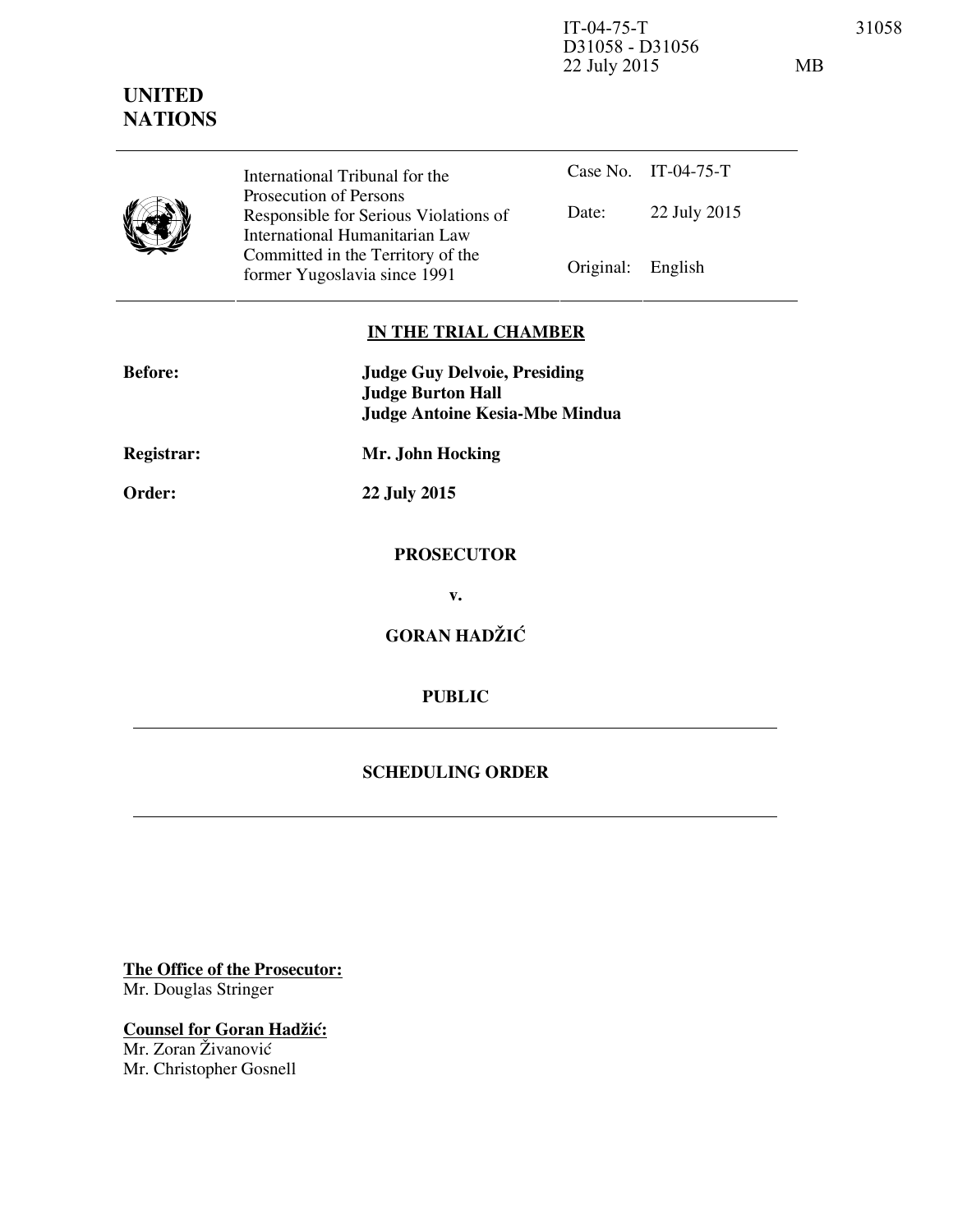**TRIAL CHAMBER II** of the International Tribunal for the Prosecution of Persons Responsible for Serious Violations of International Humanitarian Law Committed in the Territory of the former Yugoslavia since 1991 ("Trial Chamber" and "Tribunal", respectively);

**NOTING** the "Order for Further Medical Examination", filed on 1 April 2015 ("First Order"), and the "Further Order in Relation to Order for Further Medical Examination", filed on 20 April 2015 ("Second Order"), in which the Trial Chamber ordered the Registry to appoint an independent neuro-oncologist and an independent neuro-psychologist to examine Hadžić, submit a written report, and attend a hearing;

**NOTING** that on 12 June 2015, the Deputy Registrar notified the Trial Chamber that, pursuant to the Second Order, she had appointed Dr. Pol Specenier, a specialist in the field of neuro-oncology;<sup>1</sup>

**NOTING** that on 3 July 2015, the Deputy Registrar notified the Trial Chamber that, pursuant to the First Order, she had appointed Dr. Daniel A. Martell, a specialist in the fields of forensic psychology and neuro-psychology;<sup>2</sup>

**NOTING** that on 15 July 2015, the Deputy Registrar submitted Dr. Specenier's written report;<sup>3</sup>

**NOTING** that the Registry has informed the Trial Chamber that Dr. Martell will submit his written report on 23 July 2015 and is available to appear in court on 29 July 2015;<sup>4</sup>

**NOTING** that the Registry is working to ascertain Dr. Specenier's availability;<sup>5</sup>

**PURSUANT** to Rules 54 and 74 *bis* of the Rules hereby:

**ORDERS** that a hearing be held on 29 July 2015, at 9:00 a.m., in a courtroom to be determined;

<sup>1</sup> Deputy Registrar's Notification of Appointment of Medical Expert (confidential), 12 June 2015, p. 2.

<sup>&</sup>lt;sup>2</sup> Deputy Registrar's Notification of Appointment of Medical Expert (confidential), 3 July 2015, p. 2.

<sup>&</sup>lt;sup>3</sup> Deputy Registrar's Submission of Medical Report (confidential), 15 July 2015.

<sup>4</sup> Email from Registry to the Trial Chamber, 20 July 2015.

<sup>&</sup>lt;sup>5</sup> Email from Registry to the Trial Chamber, 20 July 2015.